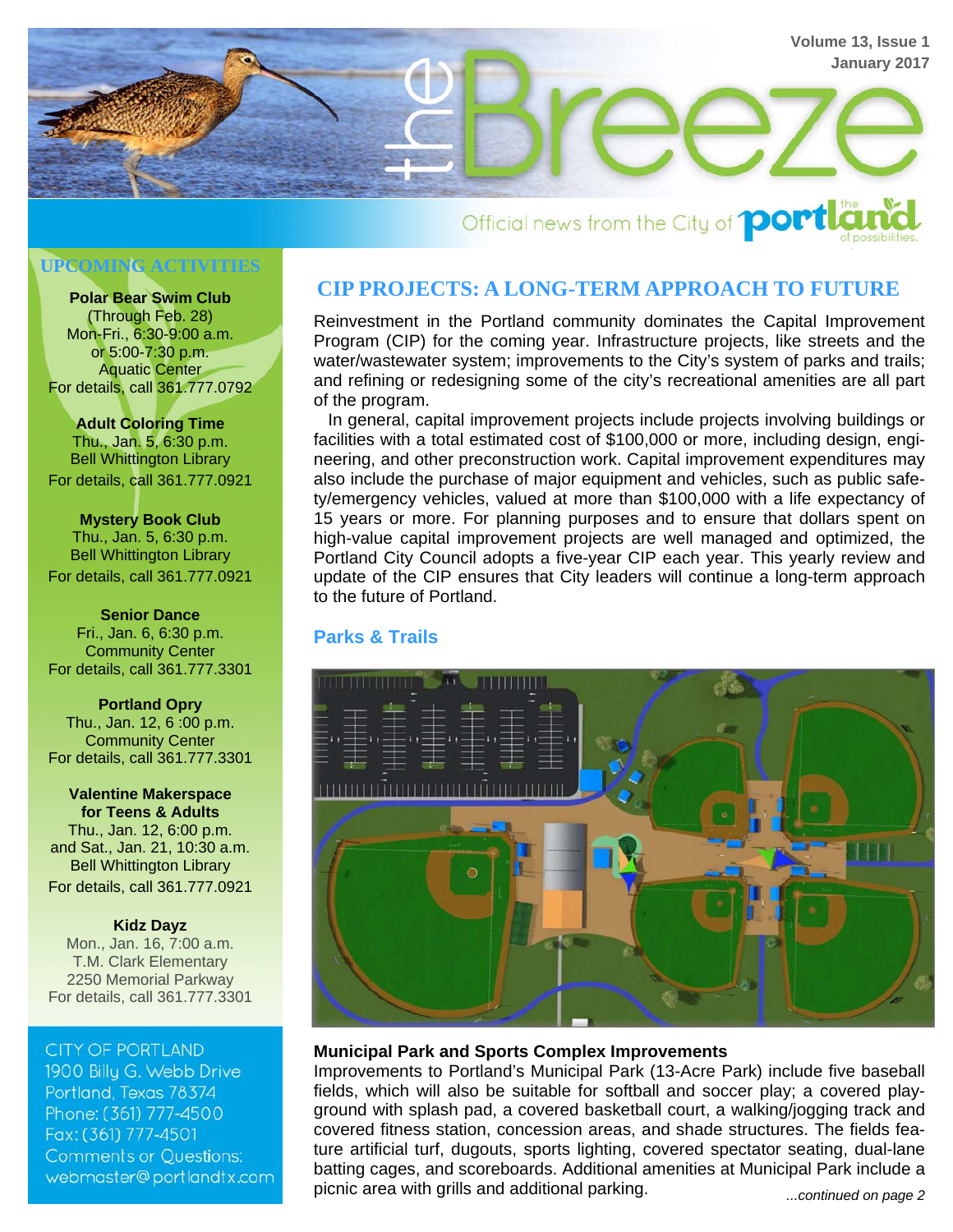### **CIP PROJECTS ...continued**



The Sports Complex project includes four softball fields that will also be suitable for baseball and soccer, a youth football field that can double as a UIL soccer field, a multi-purpose turf field, concession areas, a playground with splash pad, shade structures, and a picnic area with grills. The artificial-turf fields will feature sports lighting, covered spectator seating, scoreboards, and dual-lane batting cages and dugouts on the softball fields.

 Both projects should be completed by late summer 2017. Hellas Construction, an industry leader in sports facility construction, will build the two projects valued at \$17.9 million.



 Design and construction on the Portland Community Center rehabilitation and expansion, which was also approved in the bond election, is slated for 2018-2019.

#### **Railroad Hike & Bike Trail**

Construction of an elevated bridge to connect two of Portland's most popular parks, Violet Andrews and Sunset Lake, began in November. Called the Railroad Hike and Bike Project because of its location on land that was formerly used as railroad right-of-way, the project is part of Portland's Park Master Plan, which details the need to develop additional trail connections in the city. It is anticipated to cost \$400,000. Project costs will be paid through a Transportation Enhancement grant from the Texas Department of Transportation, which will cover about 80% of those expenses, with the City of Portland paying any remaining costs from hotel occupancy revenues.

Alman Utilities and Construction, Inc. is the contractor

on the project. The bridge and trail connections should be complete by late spring of 2017.

#### **Akins Hike & Bike Trail**

Construction is expected to start this year on the Akins Hike & Bike Trail, between Wildcat Drive and Lang Road. The \$430,000 project includes a new sidewalk and biking surface.

#### **Infrastructure**

#### **Streets**

Preserving and protecting the city's infrastructure, especially streets and the water/wastewater system, consistently ranks as one of the highest priorities in the CIP. Well-maintained streets and roadways protect property values and enrich the quality of life for Portland citizens. The 2017 budget allocates \$1 million for maintenance and rehabilitation of designated streets. This includes rehab and overlay of streets or street segments with severe damage requiring major repair, and sealcoat maintenance on designated streets where sealcoat is sufficient to revitalize the street, adding 7-10 years to its life. In 2014, streets were evaluated and assigned a Pavement Condition Index score as part of the Comprehensive Street, Parking Lot, Sidewalk, and Trail Master Plan. That condition assessment is used to schedule street maintenance according to the greatest need.

 Other projects include continuation of the ADA (Americans with Disabilities Act) Curb Ramp Compliance Program—Phases 1 and 2. This is an ongoing project to ensure compliance with accessibility guidelines provided by the ADA. It is funded each year from the the Corpus Christi Metropolitan Planning Organization (\$80,000) and General Fund reserves (\$20,000).

#### **Utilities**

The next phases of ongoing utility line replacements continue this year. The projects are scheduled to be bid in the early part of this year and are necessary to maintain the city's underground water and sanitary sewer infrastructure—replacing aging pipes, particularly in older parts of town. The project also may include moving some utility lines and meters as necessary.

 Phase I of improvements to the City's Public Works Center is slated to begin this year. This facility serves as the service hub for street and utility maintenance in the Portland. The project will include construction of buildings, and parking lots and driving surfaces for City maintenance vehicles and equipment.

 Work continues to extend sanitary sewer to all residents and businesses in the Doyle Addition on the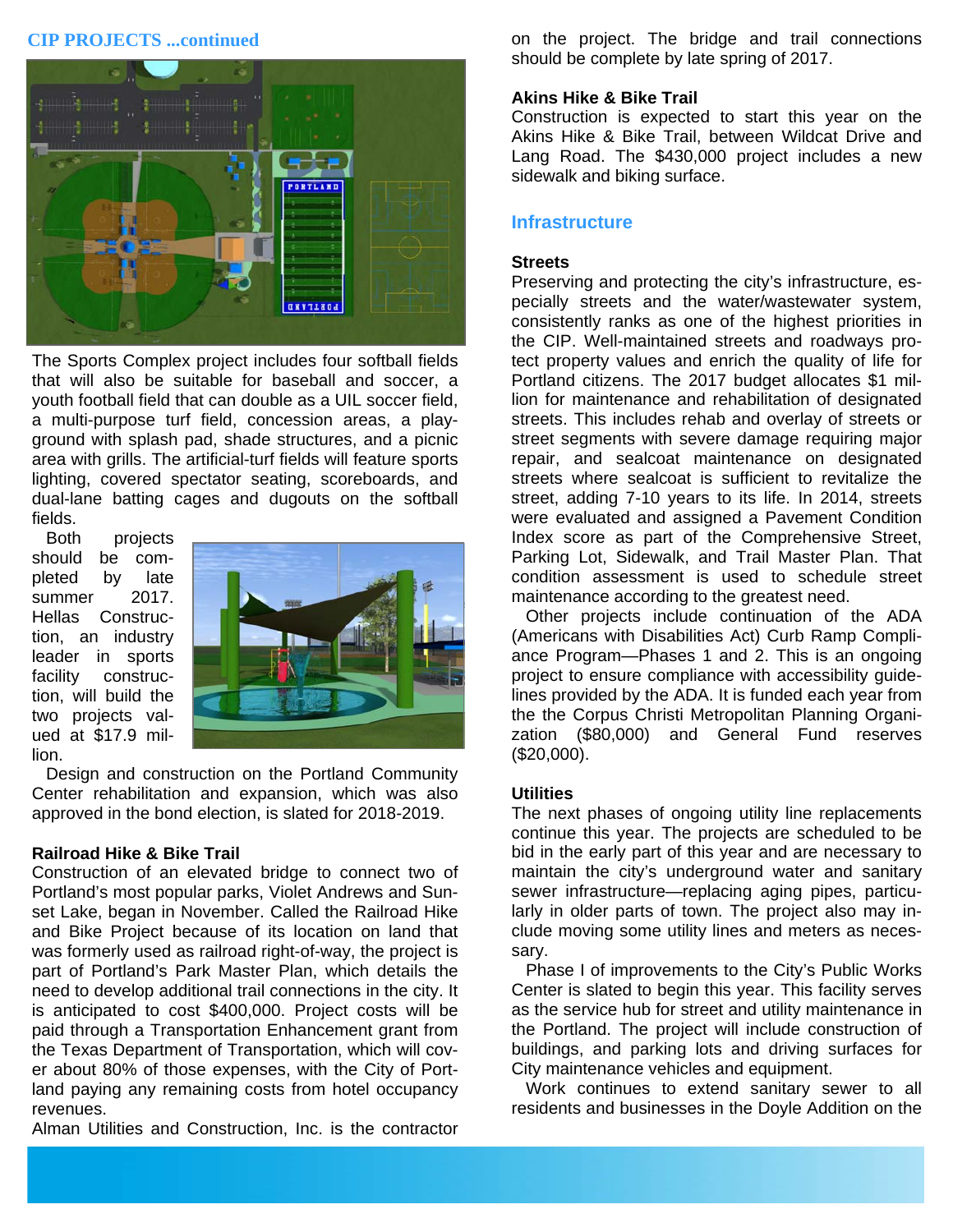city's west side. This phase of the project connects individual buildings and homes to the sewer mains installed in the first phase of the project. It is being funded through a grant from the U.S. Department of Agriculture with additional funding from the Texas Water Development Board. The balance will be funded through Water/Wastewater reserves.

 The City has also begun an Inflow and Infiltration Study of conditions that may permit unwanted flows of storm and ground waters into the sanitary sewer system. The study should help ensure that the City remains in compliance with the Texas Commission on Environmental Quality's standards for storm and ground water flows.

#### **Recreational Amenities**

#### **Indian Point Pavilion**

The Indian Point Pavilion will see some changes this year. Currently in the design stages, construction is expected to start this year on the conversion of the existing Indian Point concession building to an observation deck and public gathering spot/special venue. The \$400,000 project should be complete by midyear.

#### **Sunset Road Boat Launch**



For years, Portland residents have wanted a boat launch area to provide access to Corpus Christi Bay. This year they'll get it. The project and its associated parking lot, located along the bay front of Sunset Road, are valued at \$1,000,000. The project will be paid from an equal combination of a grant from Texas Parks and Wildlife and funds from the City's General Fund reserves.

#### **FATHER/DAUGHTER DANCE, FEB. 10**



The 8<sup>th</sup> Annual Father/Daughter Ball happens Friday, **Feb. 10, from 6:30 to 9:30 p.m.** Current tunes along with favorites from "back in Dad's day" will dominate the playlist of the professional deejay as the evening's masquerade theme tempts daddy/daughter duos to the dance floor. Semi-formal attire is encouraged for this special evening.

 This year's ball promises to be bigger and better than ever. Food and karaoke will be served up in the Community Center ballroom; while the dance portion of the event has been moved to the gym. The fun photo booth and sundae bar—both popular favorites—return this year. Photos by professional photographers will be available for an additional cost. More food stations and multiple photographers should make for shorter lines and more fun.

All school-age girls are invited, along with their father, grandfather, uncle, brother, or other father figure. Tickets are \$25 per couple and \$10 for each additional child, and can be purchased at the Portland Community Center and all Kidz Klub sites.

 The Father/Daughter Masquerade Ball takes place at the Portland Community Center, 2000 Billy G. Webb Drive. For details and ticket information, call 361.777.3301.

# **MARTIN LUTHER KING HOLIDAY CLOSURES & SCHEDULES**

City offices, Bell Whittington Library, and the Portland Senior Center will be closed Monday, Jan. 16, in observance of Martin Luther King Jr. Day. The Portland Community Center, the Aquatic Center, and the skate park will be open and operating on a normal schedule.

 Trash and recycle collection will not be affected by the holiday and will operate on a normal schedule.